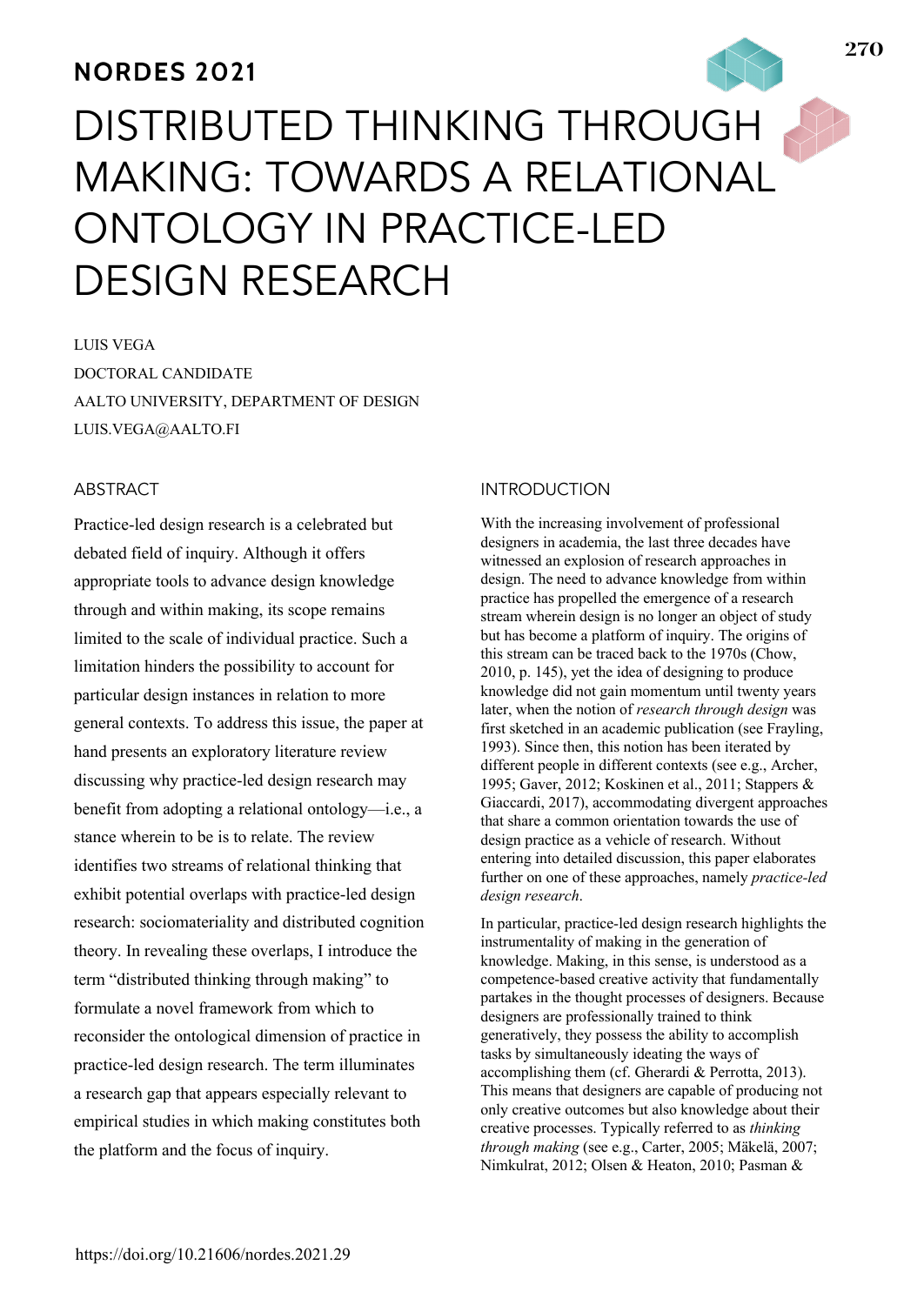Boess, 2010; Rajmakers & Arets, 2015), this feature of design activity constitutes the operational principle of practice-led design research: it offers designers a mode of inquiry that is familiar to them, thus asserting the epistemic role of making in the context of design practice.

Although this mode of inquiry has proven efficient in advancing design knowledge, it remains considerably limited to particular design instances. Because practiceled design research allows for the use of one's own acts of making as a platform of investigation, knowledge production in this field exhibits a tendency to be overly self-referential. Against this backdrop, the paper at hand asks: *how can practice-led design research account for the epistemic role of making beyond the scale of individual practice?* To answer this question, I review relevant literature across different domains by conducting an exploratory study (see Arksey & O'Malley, 2005). The review discusses various approaches to practice grounded in relational perspectives. This means that all approaches discussed herein contend that the relationships established between the actors of a given practice are more significant than the actors themselves. Based on a detailed analysis of these approaches, I propose the term *distributed thinking through making* to mobilize practice-led design research beyond the boundaries of the first-person singular.

To contextualize, the term distributed thinking through making accounts for a synergistic process of knowledge creation in which *thinking* exhibits two main characteristics: (a) it is socially and materially constituted, and (b) it is operationalized by bringing things forth into being. The former is met when thought processes extend beyond a single individual to include other individuals, artifacts, and the environment. The latter is met when these thought processes occur via open-ended, inventive, and affective tasks. Typical examples of thought processes with both characteristics can be found in activities such as collective art making, co-designing, group cooking, community gardening, writing music for an ensemble, or choreographing a dance. Central to these activities are the conditions of non-linearity and collectivity: none of these activities follow a fully articulate logic, yet all of them rely on the intersubjective articulation of knowledge.

One of the main endeavors of practice-led design research consists in articulating the type of ineffable knowledge that unfolds during design practice. It has been well documented that since designing is a largely tacit activity, utilizing it as a mode of inquiry situates the research endeavor within an ambiguous epistemological space (Gaver, 2014, p. 153). Assuming the double role of designer and researcher comes with the challenge of assessing how the tacit nature of design practice can contribute to the articulation of explicit

knowledge (Koskinen & Krogh, 2015, p. 124; Mäkelä & Nimkulrat, 2018, p. 1; Pedgley, 2007, p. 463). Although this issue has sparked a vivid debate in design research at large, the use of design practice as a mode of inquiry has been celebrated in studies that necessitate the living knowledge of practicing designers. This living knowledge becomes an invaluable asset in a field like practice-led design research (see e.g., Evans, 2010; Groth et al., 2015), especially because it offers the kind of insider's perspective that other research approaches are far from reaching.

Following these lines of thought, the term distributed thinking through making reconsiders practice-led design research not epistemologically but ontologically. Put simply, it *maintains* the locus of knowledge production within design practice but *expands* the nature of such practice beyond individual modes of practicing. In reviewing the literature to lay out the foundations of this ontological shift, I reveal a research gap that appears especially relevant to empirical studies in which making constitutes both the platform and the focus of inquiry. The next section describes the methods employed in the review and outlines the overarching structure of the analysis.

# MATERIALS AND METHODS

Relevant literature was selected based on a three-step procedure. The first step consisted of selecting a starting set of publications from the main sources used in practice-led design research. These sources were identified between 2019 and 2020 via access to research seminars, reading circles, and leading journals in the field. The selection was limited to publications that offered theoretical or empirical insights about the role of making in the production of knowledge. The second step consisted of expanding the scope of the review by including relational perspectives from other fields. To that end, a list of keywords was extracted from the starting set of publications and supplemented with terms expressing aspects of relationality. All keywords and variations thereof were combined with boolean operators (e.g., "making" or "materiality" and "network") and searched for in scholarly databases such as ScienceDirect, Scopus, and Google Scholar. The resulting publications were included for review insofar as they examined acts of making or offered approaches to practice that were compatible with practice-led design research. Lastly, the third step consisted of performing backward snowballing (Levy & Ellis, 2006; Webster & Watson, 2002) to identify relevant citations in the selected literature. This step yielded new publications and showed a few connections among the previously included ones.

The method described above allowed for the collection of a total of 61 research publications found in scientific journals, conference proceedings, books, book chapters,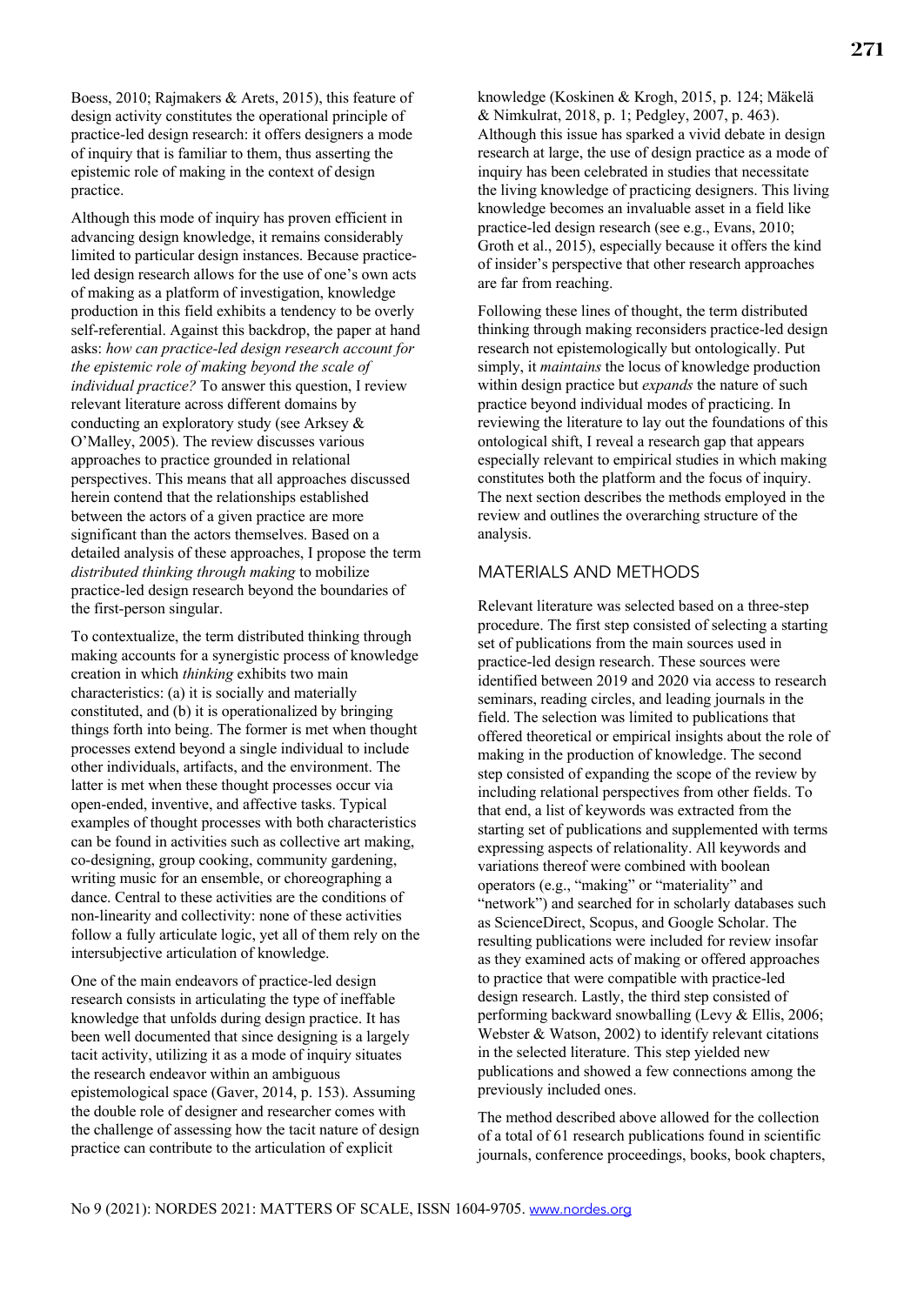and doctoral dissertations. Relational approaches compatible with practice-led design research were found in areas of cognitive anthropology, science and technology studies (STS), social theories of practice, material culture, and ecological psychology. Combined with the exploratory nature of the research question, the breadth of the selected literature did not allow for a systematic review but rather lent itself to a scoping study (see Arksey & O'Malley, 2005, p. 21). This strategy permitted me to identify the extent of available knowledge related to the research question regardless of disciplinary allegiances. To ensure depth in the analysis, nonetheless, I focused on five aspects of practice-led design research that emerged among all areas of the selected literature: (a) the epistemic dimension of practice, (b) the importance of materiality, (c) the limits of individuality, (d) the non-linearity of thought processes, and (e) the double role of the practitionerresearcher. The analysis was conducted at the intersection of these five aspects, revealing two streams of relational thinking that exhibited potential overlaps with practice-led design research: sociomateriality and distributed cognition theory.

To further articulate such overlaps, the review is organized into three sections. Section 1, *Practice beyond the individual*, draws on an area of the literature that conceives of practices as unitary systems of activity wherein people and things are inextricably bound. In this section, I employ sociomateriality as a theoretical lens to address matters of scale, relationality, and the inclusion of social and material actors in practice-led design research, thus anchoring the act of making not only in human-material interaction but also in social practice. Section 2, *Literacies of Making*, encloses the review of various publications coming from, and referred to in, practice-led design research. In this section, I discuss how practitioners and scholars champion the idea that making is not only a way of knowing but also a means to produce knowledge. Section 3, *Distributed thinking and reflective practice*, focuses on how design practitioners utilize multiple cognitive resources that are spread across space and accumulated over time. In this section, I review the theory of distributed cognition and lay out a way of triangulating it with practice-led design research. The remainder of this paper comprises an additional section where I summarize the findings and discuss their appropriateness in filling the research gap.

## PRACTICE BEYOND THE INDIVIDUAL

This section concentrates on the idea of treating practices as relations. The review takes as its point of departure the work of cognitive anthropologist Edwin Hutchins (1995), which offers a revolutionary view of the mind by examining cognitive activity not at the level of individuals but at the level of practices. Upon

acknowledging that a more nuanced comprehension of human accomplishment lies in the study of phenomena beyond the individual, I review how various theories of practice place emphasis not only on the social but also on the material. This idea sets the stage to review sociomaterial approaches grounded in relational perspectives to epistemology and ontology, which I discuss in relation to practice-led design research. Before closing this section, I underline one key aspect that has been ignored in this area of the literature, which, in contrast, has been the focus of attention in practice-led design research. This aspect concerns the idea of employing the act of making as a means of knowledge production.

In his influential book *Cognition in the Wild*, Hutchins (1995) proposes a framework for the study of mind that cuts across anthropology and cognitive science. Based on the observation of a group of navigation practitioners operating aboard a naval ship, he examines cognitive activity in a real-life setting instead of limiting its study to laboratory conditions. Informed by social anthropologist Jean Lave's work on knowing-inpractice (1988), STS scholar Lucy Suchman's work on situated action (1987), and psychologist Lev Vygotsky's work on activity theory (1978), Hutchins's studies constitute one of the cornerstones of a growing research approach called *situated cognition*. This approach has been acclaimed in a wide variety of fields because it puts human thinking back in context. Further, it is considered pioneering because it *situates* thought processes in social and material interaction rather than confining them to the individual's head. In what follows, I discuss two implications of adopting this approach in practice-led design research. First, I focus on the social aspect of practice; then, I concentrate on its material dimension.

The first implication of adopting a situated cognition approach in practice-led design research lies in the need to reaffirm the locus of the individual within a larger system of activity. Hutchins (1995, xiv) does so by expanding the unit of analysis from individuals to practices. This procedure allows him to examine the coordinated operations of the entire navigation team. With examples describing how the team manages to keep the ship under control and bring it safely into port, he empirically demonstrates that human accomplishment does not depend on the skills of individuals but on the often-implicit structures that enable the exercise of such skills in the first place. This means that even when carried out at the individual level, cognitive activity is driven by tacit understandings of practice that are socially and culturally situated (Lave, 1998, p. 171; Schatzki, 2001, p. 16). In this context, Hutchins (1995, pp. 27, 176) maintains that it is "shipboard navigation culture" that prescribes the navigators' way of thinking and thus the cognitive properties of the entire navigation team.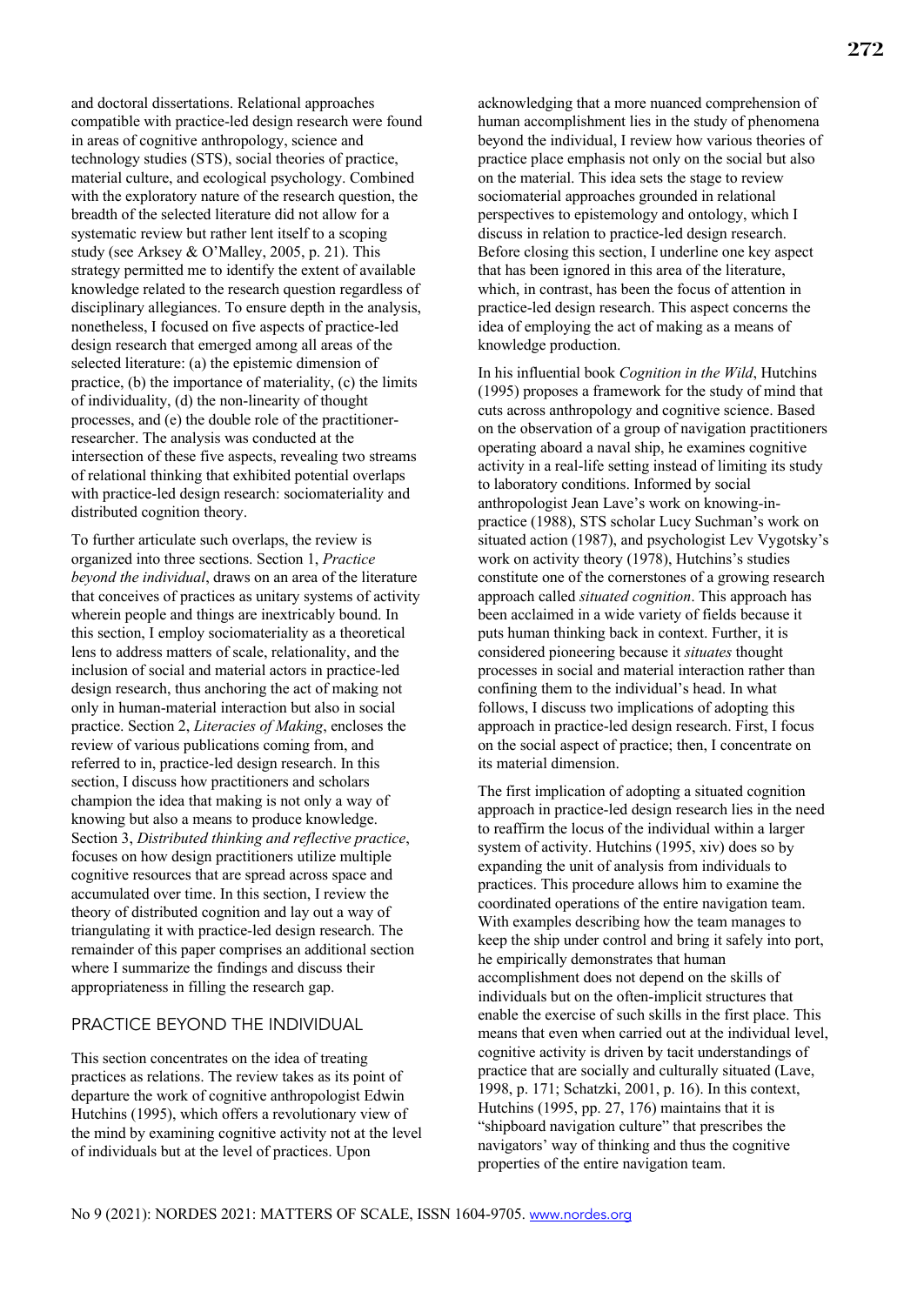Acknowledging the relation between practice and culture places this idea of *situatedness* in high resonance with practice-led design research. In the quest of employing their practice as a platform of inquiry, designer-researchers who ascribe to this field need to situate their knowledge within the disciplinary culture in which this knowledge operates (Evans, 2010; Groth, 2017). In this sense, Hutchins's work resonates well with practice-led design research because it exhibits a process of in-depth data collection facilitated by the adoption of an insider's perspective. His extensive experience as both a cognitive anthropologist and an open sea sailor enables him to describe, with the utmost precision, the peculiarities of shipboard navigation culture and the social conventions, behaviors, and attitudes performed therein. This ability to understand such aspects from an insider's perspective is crucial in explicating the practice in question and its implicit structure. Moreover, it typifies the double role that practitioner-researchers have to adopt, as researchers and informants (Mäkelä & Nimkulrat, 2018; Pedgley, 2007), when they confront the task of articulating how their tacit understandings and situated experiences play a formative role in the generation of knowledge.

The second implication of adopting a situated cognition approach in practice-led design research is concerned with matters of scale, relationality, and the inclusion of material objects, flows, and forces as active participants in the shaping of practices. Whereas matters of scale and relationality are largely overlooked in practice-led design research, issues about the inclusion of material and environmental actors play a central role in this field (see e.g., Aktaş, 2020; Latva-Somppi & Mäkelä, 2020; Nimkulrat, 2009; Scott, 2010). Nevertheless, this latter aspect needs to be considered from a broader analytical perspective and not only from a practitioner-centered one. An insightful take on this issue can be found in the research stream of *sociomateriality* (see e.g., Carlile et al., 2013; Hultin, 2019; Orlikowski, 2007), which holds that the social and the material are equally malleable and actively shape each other. Sociomateriality is grounded in a relational ontology that assumes no a priori division between people and things (Jones, 2013, p. 221; Orlikowski, 2007, p. 1437), thus accounting for the primacy of relationships over entities in the study of practices. Below, I draw on this ontology to discuss how adopting a sociomaterial lens could be beneficial for practice-led design research. In doing so, I reassert the reasons why the idea of expanding the unit of analysis may assist this field in overcoming matters of scale and relationality.

As mentioned above, practice-led design research engages in knowledge production by highlighting the subjective input of the designer from a singular, firstperson stance. Addressing research problems at the scale of disciplinary practices, however, demands the use of analytical tools that cannot be deployed by

individual metrics alone. Therefore, matters of scale need urgent attention in a field like this. Practitionerresearchers Maarit Mäkelä and Nithikul Nimkulrat (2018, p. 1) remind us that "practice-led [design] research has been under debate for three decades". One of the most salient aspects of this debate concerns the question of whether analyzing one's own design activity constitutes a proper means to yield unbiased and generalizable knowledge claims (Pedgley, 2007). This question embodies what design philosopher Johan Redström (2017, p. 7) identifies as "the tension between the universal and the particular". In a similar way to what the situated cognition approach proposes, the literature on sociomateriality suggests that this tension can be softened by shifting the unit of analysis from individuals to practices. Such a shift is of great relevance to practice-led design research because it posits knowledge as a relational process rather than a localized property. Changing the scale from individuals to practices thereby allows practitioner-researchers to tackle issues of relationality. In other words, this change of scale assists in "clarifying the relationship between the practitioners as individual sources of knowledge and the practice itself as the unit of knowing" (Vega et al., 2021, p. 11).

Treating practices as a unit of analysis is a common procedure used in theoretical studies seeking to address research problems at the scale of social structures. Commonly referred to as *practice theory* (see e.g., Reckwitz, 2002; Schatzki, 2001; Shove, 2003), this approach offers yet another way to investigate human activity in context (Gherardi, 2017). Although rarely made explicit, practice theory and situated cognition are closely related. Both approaches are grounded in a relational epistemology that rejects the dualistic separation of knowing and doing. In the same vein, sociomateriality draws on practice theory but takes it even further by assuming this relational perspective not at the epistemological but at the ontological level (see e.g., Carlile et al., 2013). In line with shifting the unit of analysis from individuals to practices, sociomateriality shifts the status of materiality from passive to active by granting equal ontological treatment to the social and the material. In this view, practices are not constituted by social structures acting upon inert material worlds. Instead, as STS scholar Wanda Orlikowski (2007, p. 1437) pronounces, practices are "entanglements" of social and material structures that actively co-constitute the world.

Comparably, practice-led design research tends to emphasize the active role of materiality in the generation of knowledge. It is also common to observe that designer-researchers reject dualistic assumptions in the same way as sociomateriality scholars do. In this regard, practice-led design research and sociomateriality operate under similar tenets. They, however, differ in two fundamental aspects. The first aspect is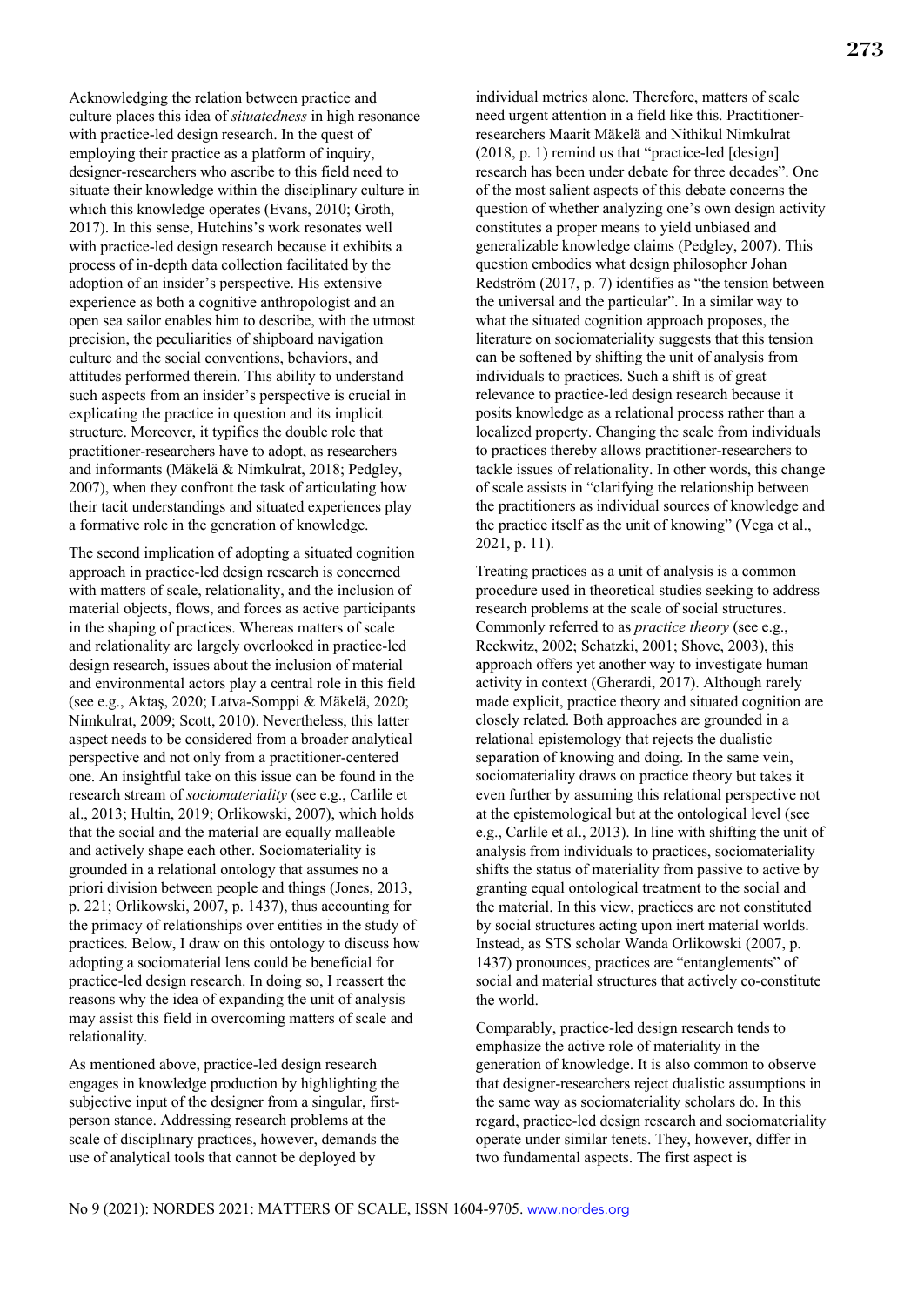epistemological, thus concerning the locus of knowing within the practice under scrutiny. The second aspect is ontological, thus concerning the question of what constitutes a practice in the first place.

Epistemologically, practice-led design research differs from sociomateriality because its locus of knowledge production lies in the individual instead of the social. This aspect could be tackled by anchoring the epistemic dimension of the practice in question in a system of activity that is larger than the practitioner—for example, by *creating* knowledge with other actors rather than *sourcing* knowledge from them. It is worth noting that this strategy does not conflict with the intention of highlighting the subjective input of the practitionerresearcher. In fact, a strategy like this could enhance such subjective input because it would inherently afford an intersubjective means of knowledge validation. Ontologically, the gap between both fields is much larger. Because practice-led design research has not yet anchored its epistemological stance in the social, it cannot yet afford the ontological shift that sociomateriality proposes, which is the entanglement of the social and the material. However, since both fields "share a concern for the material and insist that the material cannot be understood outside of the social practices in which [it] become[s] enacted" (Østerlund et al., 2015, p. 127), their ontological dissimilarities seem reconcilable.

All in all, the idea of examining practice beyond the individual poses an important challenge for practice-led design research. At the heart of this challenge lies the question of how the act of making can be employed as a relational research practice. Although some studies have started to touch upon this question (see e.g., Nimkulrat et al., 2020; Shercliff & Twigger Holroyd, 2016; Vega et al., 2021), the epistemic role of more-than-individual acts of making remains largely unarticulated in practiceled design research. Conversely, some studies in the field of sociomateriality have inquired *into* more-thanindividual acts of making from a relational perspective (see e.g., Durrani, 2018; Endrissat & Noppeney; 2013; Gherardi & Perrotta, 2013), but no studies in this field have yet engaged in knowledge production *through* such acts. To maintain the locus of knowledge production within the act of making and simultaneously expand it beyond the individual, the very act of making must remain known from the inside rather than observed from the outside. For this reason, the insider's knowledge of the practitioner continues to be much needed. In the next section, I review some of the literature that explicates how scholars and practitioners in the field of making articulate these ways of knowing from the inside.

#### LITERACIES OF MAKING

This section elaborates on the premise that making, in addition to being a knowledge competence, is a knowledge-producing practice in its own right. The review builds upon three main approaches to the act of bringing things forth into being: a material culture approach proposed by social anthropologist Tim Ingold (2013), a design theory approach proposed by design philosopher Johan Redström (2017), and a practice-led design research approach proposed by ceramicist and designer Camilla Groth (2017). All three approaches hold that making is a way of knowing from the inside. In focus is how this way of knowing does not exist in isolation but rather emerges in relationships.

In *Making*, Ingold (2013) argues that material culture studies ought not to be only preoccupied with understanding how the world is made. Drawing on the work of philosophers Gilles Deleuze and Félix Guattari (2004), he states that these types of studies should be as well preoccupied with participating in the making of the world. With this statement, Ingold reminds us that the essence of making lies in a process of correspondence between the maker and the world rather than in an imposition of the maker upon the world. On par with Orlikowski's (2007) sociomaterial conception of practice, Ingold's work posits that the act of making entails the entanglement of beings and things that co-participate in the world's *becoming* (see Deleuze & Guattari, 2004). In explicating the notion of becoming, he expresses his discomfort with Aristotle's *hylomorphic* account of making, which is the view that making implies the imposition of form upon matter based on a preconceived idea that exists in the mind of the maker (Ingold, 2013, p. 21). Ingold's rejection of Aristotelian hylomorphism promotes the adoption of a *morphogenic* approach, which, as he notes, stresses that "form is ever emergent rather than given in advance" (ibid., p. 25). In this view, makers do not impose form upon matter but rather couple with material objects, flows, and forces in a relational act of knowing.

Adopting a morphogenic approach allows for the formulation of three points from which to interrogate the role of making in design practice. The first point is that morphogenic thinking dismantles the role of the designer as the absolute agent in the process of giving form to things. In other words, it contends that it is the *relationship* between the designer and those things that renders designing possible in the first place (cf. Hutchins, 1995; Orlikowski, 2007). The second point is that it evidences how problematic it is to think of this relationship as a condition that is subordinated to either designers or things. Although practice-led design research is well attuned to morphogenic points of view, it continues to ontologically prioritize entities over relationships. By doing the opposite, practice-led design research would be fully equipped to employ design practice, in the strictest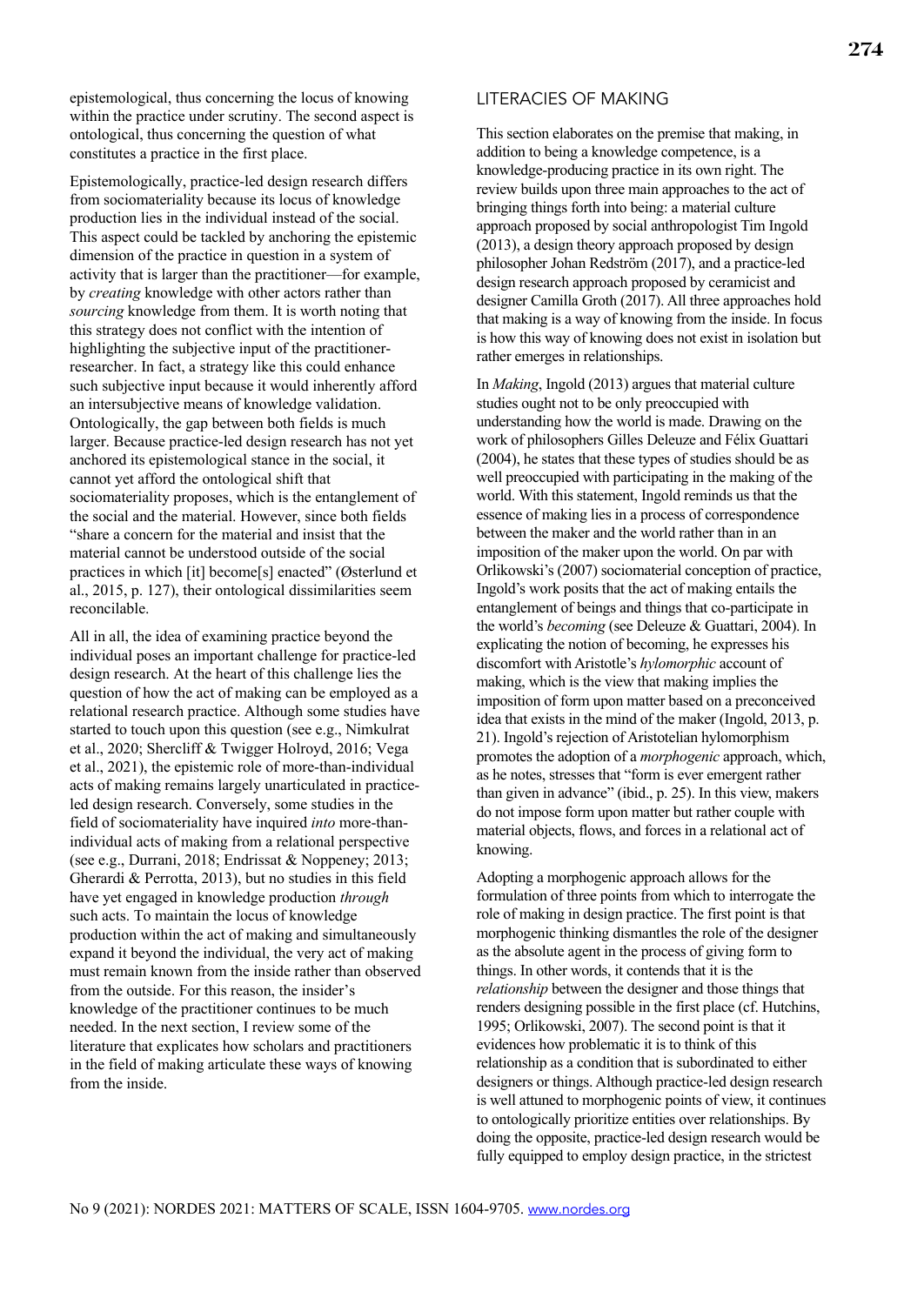sociomaterial sense of the word, as a means of inquiry that can transcend the designer's first-person stance. Finally, the third point concerns the very conception of design as a form-giving activity, especially because the question of what form means has become an increasingly contested territory in design research at large.

In *Making Design Theory*, Redström (2017) tackles this question and takes the morphogenic approach even further. He begins by mapping the meaning of form in the Scandinavian tradition of design research, which conceives of designing as an act of "form giving" (ibid., p. 25). He argues, however, that contemporary design research has erred by perpetuating the idea that form is a static and discrete feature that designers assign to the things they make. Although Redström does not refer to Ingold, he criticizes, as Ingold does, the Aristotelian view that form is "the way matter builds things" (ibid., p. 70). He explains that form does not reside in the expressive structures that matter can shape but in the relations between these expressive structures and the acts associated to their perception. In other words, he advocates a relational rather than an entity-based definition of form (ibid., p. 68):

If I talk about a "circular form," I am talking not only about circles per se but also about a certain act of perceiving, of seeing, circles. So because of the typical acts involved in watching a movie, if I say that the form of this movie is based on a circle, then you would probably think of a temporally circular or repetitive structure with no obvious beginning and end, rather than something literally showing a circle all the time.

The idea cited above bears two important implications. The first one is that Redström's definition of form sits across a spectrum that ranges from what *a thing* is to what *making a thing* is (cf. Deleuze & Guattari, 2004; Ingold, 2013). To put it in another way, form cannot be defined by stable and static criteria because that would not support the development of design as an everevolving discipline. As he notes in his example, design practice has evolved to a point where designers not only transform matter into circular shapes but also configure circular processes, systems, and frameworks that only become circular in the making. Consequently, the second implication is that such a definition of form can only be brought about through acts of making. Beyond coupling with material flows to bring new things forth into being (see Ingold, 2013), designers, according to Redström, are capable of coupling with other kinds of flows by perceiving where these flows are coming from and where they are going (Spuybroek, 2011). In line with Ingold's morphogenic approach, this definition of form is also emergent rather than given in advance. In such a way, definitions also fall into the category of things that can be designed or, rather, *made*. By scaling up this idea from single definitions to entire theoretical framings, Redström envisions a theory of design that is in itself a *thing* (cf. Ingold, 2013) in the making.

The ideas proposed by Ingold and Resdtröm may seem hard to grasp because they describe acts of making that are based on fluid concepts rather than stable criteria. What is more, making entails the deployment of nonlinear, inventive, and affective modes of working, which, unless experienced first-hand, are unlikely to be fully understood. This kind of first-hand experience is precisely what practice-led design research has championed as an asset, in fact calling it *experiential knowledge* (see e.g., Aktaş & Mäkelä, 2019; Groth, 2017; Nimkulrat et al., 2015). The notion of experiential knowledge typifies what Ingold refers to as *knowing from the inside*, which in turn echoes what polymath Michael Polanyi (1958) termed *personal knowledge*. Because making is imbued with a series of tacit understandings embodied by the maker (cf. Lave, 1998, p. 171), the personal and experiential knowledge involved in acts of making is known to be very difficult to articulate (Polanyi, 1966, p. 4). However, this way of knowing from the inside affords an appropriate tool to explore the kinds of empirical phenomena that typically fall into the scope of practice-led design research.

In *Making Sense through Hands*, Groth (2017) deals with the challenge of rendering her experiential knowledge as a maker "researchable and explicable in an academic context" (ibid., p. 7). Through a series of case studies aimed at answering the question of how designers think with their hands, she investigates the role of the body in design practice and notes that making allows designers to think in a variety of modalities. One of her cases shows how she managed to establish "tactile communication" (ibid., p. 52) with a deafblind maker by means of throwing clay together with him. This case highlights one of the key features of making, which is the production of meaning in nonrepresentational form. Because throwing clay occurs in a material modality, representational means such as language are not sufficient to communicate its experiential aspects. Another of her cases illustrates the same idea, this time referring not to the limits of language but to the limits of drawing. As she (ibid., p. 60) expresses it, "[d]rawing is fundamentally different from the information to be had through real-life material manipulation. The more experienced designer has the benefit of owning a larger asset of embodied knowledge of materials and may thus create more realistic mental images of intended designs". Both cases demonstrate that experiential knowledge emerges in action (cf. Hutchins, 1995; Orlikowski, 2007) and cannot be articulated by representational means alone.

In a similar way to Redström, Groth describes acts of making based on a spectrum of concepts rather than stable criteria. In this case, the discrete definitions located at the opposite poles of this spectrum are the *representational* and the *performative* (cf. Groth, 2017, p. 63). Because making entails the ability to move back and forth between these two modes of working, Groth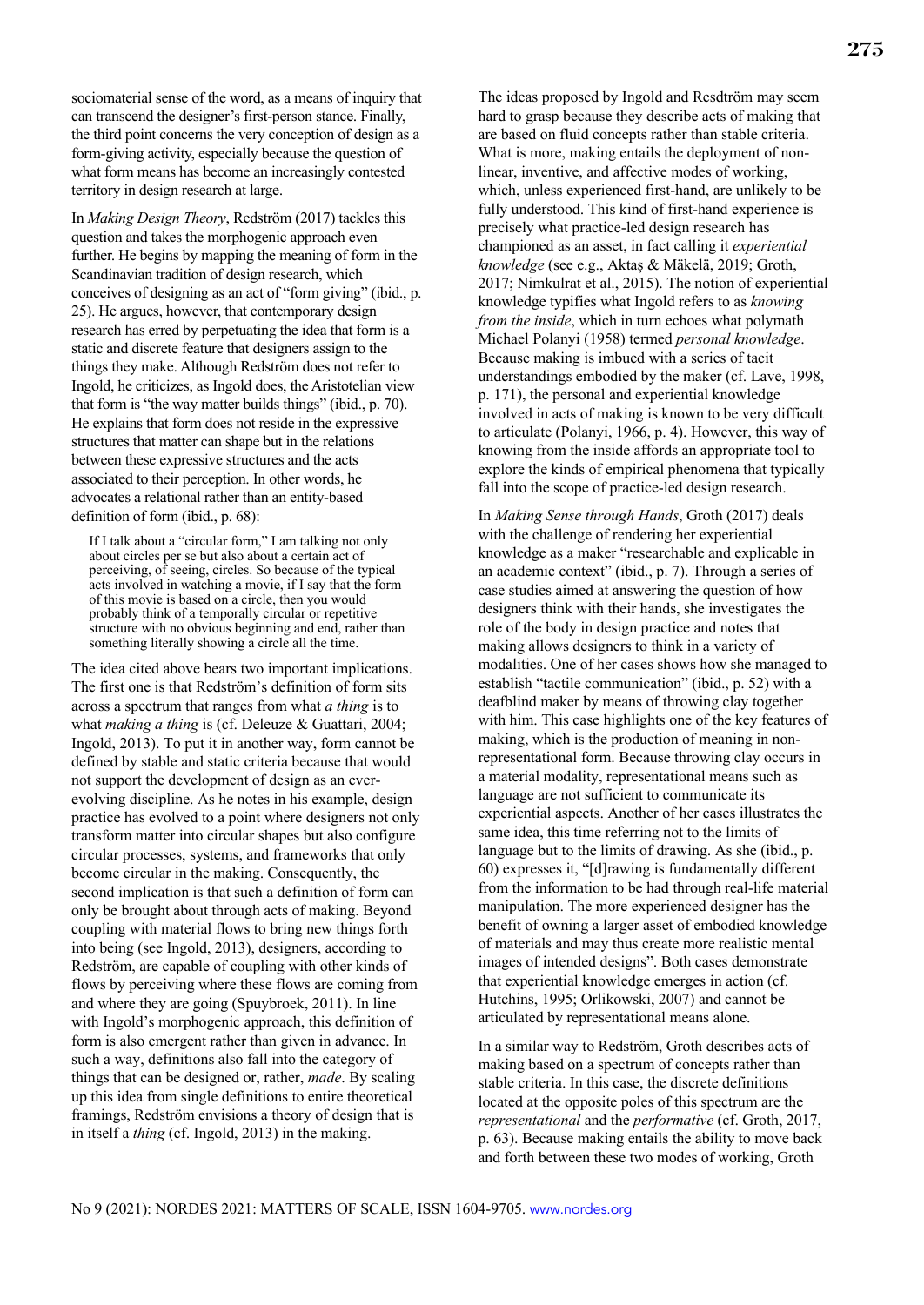claims that thought processes about making can only be fully deployed through acts of making (cf. Redström, 2017, p. 6). Her approach bears strong ties to that of Ingold and Redström in that it explicates the concept of knowing from the inside at different levels. On a conceptual level, she turns to the theory of embodied cognition to explicate how the experiential knowledge of a designer is always situated and implicit. On a methodological level, she sharply asserts that "[a] methodology that grows out of [a given] practice may reflect that practice more accurately" (Groth, 2017, p. 81; cf. Redström, 2017). Finally, on an epistemological level, she legitimizes the act of making as a way of knowing by placing the locus of knowledge production in her hands.

As seen above, Ingold, Redström, and Groth boldly recognize the act of making as an epistemic practice. Their work may differ in scope, conceptual depth, and degree of theoretical or empirical evidence. However, all three authors share the ability to articulate their insider's knowledge through the handling of materials, whether these be clay or theory. They all delineate a way of *thinking through making* that allows them to position themselves in correspondence with the world. While this way of thinking is comprehensibly relational, it comes with the downside of being largely tacit: makers know how they relate to their materials, but this relationship often remains invisible. The point of adopting a relational ontology in practice-led design research is to render relationships like this visible and thereby researchable. In line with the idea of examining practice beyond the individual presented in the previous section, the next section explains how to expand the notion of thinking through making beyond the maker.

# DISTRIBUTED THINKING AND REFLECTIVE **PRACTICE**

This section revisits Hutchins's (1995) ideas and incorporates philosopher Donald Schön's (1993) work. Here, I review how cognition extends beyond the individual and how this process is normally accounted for in practice-led design research. In focus are two constitutive aspects of practice: materiality and time. First, I introduce Hutchins's theory of *distributed cognition* and a few similar approaches that emphasize the importance of materiality in the formation of thought processes. Then, I discuss the theory of distributed cognition in the light of Schön's notion of *reflective practice*, concentrating on how practitioners develop reflective tools to accumulate cognitive resources over time. The reason for including Schön's work in this part of the review is twofold: it is influential in practice-led design research, and it bears important similarities to Hutchins's theory.

In addition to contributing empirical evidence to the situated approach initiated by Suchman (1987) and Lave 276

(1988), Hutchins's work paved the way to the development of *distributed cognition theory* (Rogers & Ellis, 1994). His extensive research on team performance allowed him to demonstrate that cognition is not only a situated activity but also a distributed process (Hutchins, 1995, p. 203). Essentially, distributed cognition theory accounts for the coordination of individuals, artifacts, and the environment in the accomplishment of tasks. Psychologists Yvonne Rogers and Judi Ellis (1994, pp. 121–2) note that it offers a suitable framework for studying how cognition is both socially transmitted and materially mediated.

Distributed cognition theory has strong ties with a developing research program called *4E cognition*. The program is an interdisciplinary effort to provide alternative approaches to classical cognitivism, which holds that thought processes occur exclusively inside the head. In arguing that thought processes are dynamically entangled with a multitude of external factors, the 4E research program offers (1) embedded, (2) embodied, (3) enactive, and (4) extended approaches to cognition (Rowlands, 2010), hence the "4E". Although these four approaches are different and strive to demarcate themselves from one another, all of them purport to explain that cognition occurs in practice and unfolds at the interface of mind, body, and world.

The first approach, *embedded cognition*, contends that thought processes are always context dependent. In line with the idea of situatedness explained earlier in this review, this approach recognizes that the mind is ontologically inseparable from its surrounding environment. The second approach, *embodied cognition*, states that thinking can only be the outcome of having a physical body experiencing a physical world. This approach draws on philosopher Maurice Merleau-Ponty's *Phenomenology of Perception* (1962/1945), wherein the notion of *embodied knowledge* was introduced to contest the cartesian problem of separating the mind from the body. As discussed in the previous section, Groth's (2017) research adopts this epistemological stance by placing the locus of knowledge production not inside her head but in her knowing hands. The third approach, *enactive cognition*, insists that thinking emerges in action, thus being always relational, dynamic, and performative. This approach is credited to philosopher Francisco Varela and colleagues (1992), who assert that "cognition is not the *representation* of a pre-given world by a pre-given mind but is rather the enactment of a world and a mind on the basis of [the] actions that a being in the world *performs*" (ibid., p. 9, emphasis added). This idea bears a direct link to the notion of performativity highlighted in the previous section, and it is specifically related to what Groth (2017, p. 63) describes as the "non-representational" dimension of making. The performative character of enactive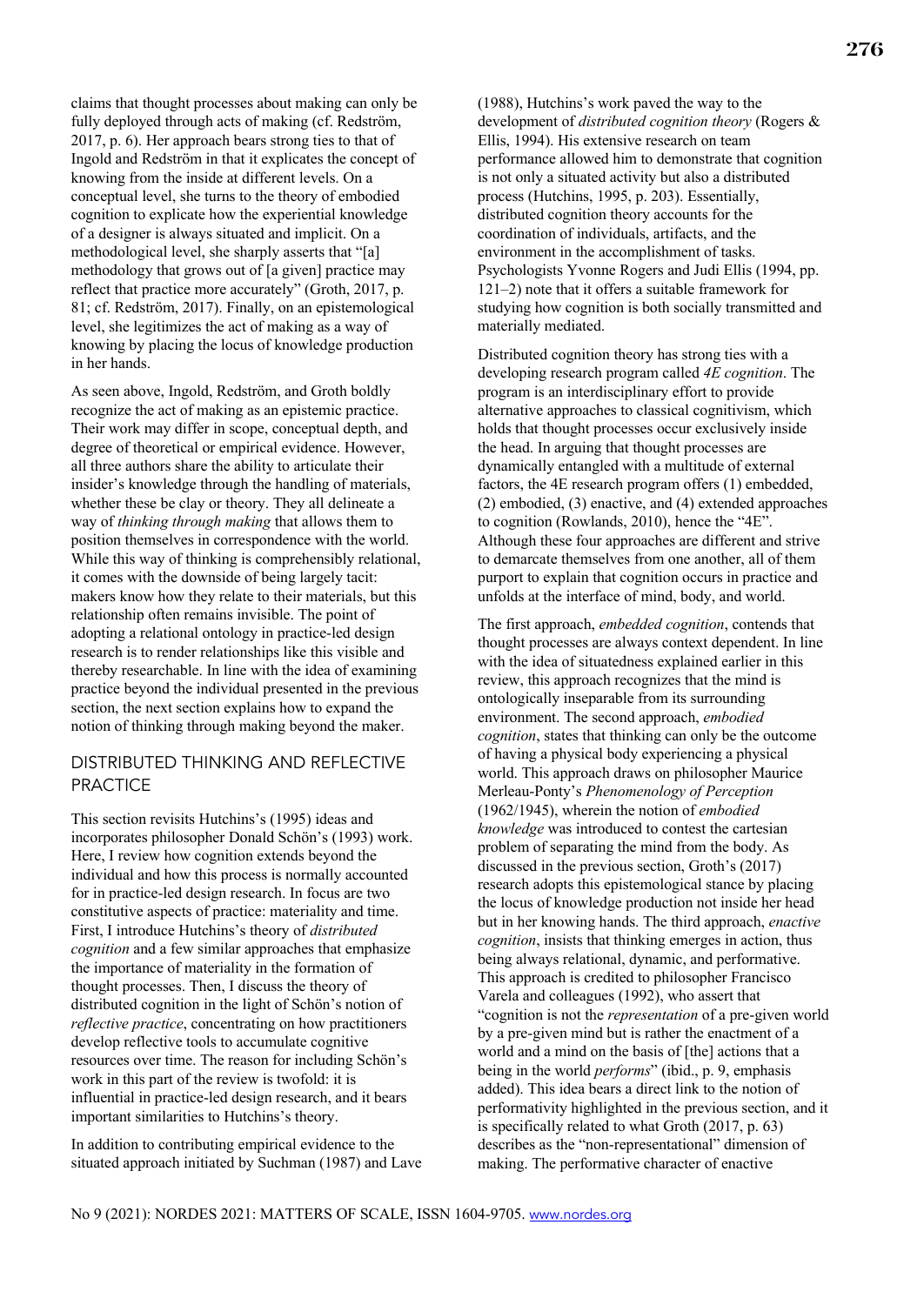cognition also echoes Ingold's (2013) morphogenic stance, in which form is emergent, or *enacted*, rather than given in advance. Further, it resonates with Orlikowski's (2007) sociomaterial account of practice, in which the social and the material are not pre-formed entities but performed relationships (ibid., p. 1438). Lastly, the *extended cognition* approach posits that the cognitive capacity of individuals is constantly augmented by the use of artifacts, tools, and instruments. This approach is largely based on the studies of philosopher Andy Clark and cognitive scientist David Chalmers (1998), who took Hutchins's ideas to develop a model of the extended mind by stating that material objects, flows, and forces operate as cognitive resources that enhance the mental and bodily abilities of individuals.

While all four approaches are compatible with distributed cognition theory, the last two (i.e., the *enactive* and the *extended*) have a much stronger connection to it. They both hold that thought processes extend beyond the physical boundaries of the individual to include material interactions with the environment (Clark & Chalmers, 1998, p. 10; Hutchins, 2010, p. 706). Worth reminding, distributed cognition theory states that cognition is not only socially transmitted but also materially mediated. An example of the latter aspect would be any process that implies offloading one's thoughts onto a material artifact—for instance, when taking notes. Whether for personal use or to share with others, note-taking entails the use of analog or digital tools that populate a larger network of social and material resources. Taking cues from the work of anthropologist Gregory Bateson (1972) and psychologist James Gibson (1986), Hutchins (2010, p. 706) refers to this network as a *cognitive ecosystem*. Distributed cognition theory is thus concerned with material artifacts to the same extent as it is concerned with social dynamics. Further, it contends that materiality is inextricable from the cognitive ecosystems in which social practices occur.

Although the importance of material artifacts is well documented in studies of distributed cognition, little attention has been paid to studying the act of making artifacts as a distributed cognitive process. Some researchers have begun to address this topic. However, they treat artifacts as *external representations*, the only role of which is to mediate cognitive tasks or facilitate communication between individuals (see, however, Mehto et al., 2020). Because this treatment of artifacts is grounded in a representational perspective, further work is needed to comprehend their role in distributed cognition from a performative research stance. The notion of thinking through making is ideally suited to meet this need, but little is known about the inclusion of practice-led design research approaches in studies of distributed cognition. In short, while there is ample evidence of the role of material artifacts in studies of

*distributed thinking*, there is no evidence of their role in studies of *distributed thinking* conducted *through making*. For this reason, the notion of *distributed thinking through making* constitutes in itself a research area that has remained unexplored.

The gap between practice-led design research and distributed cognition theory may seem wide, but Schön's (1983) notion of *reflective practice* reveals a potential intersection between both fields. Here, I further illuminate this intersection by discussing the temporal dimension of practice. In *Cognition in the Wild*, Hutchins (1995) stresses that thought processes are distributed not only among practitioners and artifacts but also across time. He notes that practitioners undertake long-term tasks by attaining partial achievements and simultaneously acquiring the competencies needed to attain subsequent achievements (ibid., 1995, pp. 165–9). This observation shows that the accomplishment of tasks entails the diachronic accumulation of cognitive resources. Further, it indicates that beyond acquiring technical skills, practitioners develop reflective tools to improve their performance. Schön's notion of reflective practice sheds light on the temporal scope of such tools, specifying that reflection can occur concurrently (reflection-in-action) or retrospectively (reflection-on-action).

Reflection is paramount in practice-led design research. Not only does it allow practitioner-researchers to accumulate experiential knowledge (see Nimkulrat et al., 2015, pp. 5–8), but it also helps them investigate their own design practice (see Scrivener, 2002, p. 25). In this context, Mäkelä and Nimkulrat (2018) draw on Schön to propose a reflective tool termed *documentation*. As they note, documentation assists in capturing and recording the experiential aspects of design practice, rendering them accessible and explicable at later stages of the research process (ibid., p. 14). Typical forms of documentation in practice-led design research include notes, studio diaries, photographs, sketches, and prototypes. Similar to what Hutchins (1995) and Clark and Chalmers (1998) explain in their models of distributed and extended cognition, documentation is the means by which practitionerresearchers offload their thoughts onto material artifacts. It is through this means that they "reflect on [their ongoing] experiences during the process (*reflection-in-action*) and on [their] documented experiences after the entire process (*reflection-onaction*)" (Mäkelä & Nimkulrat, 2018, p. 14, emphasis in the original). In addition to illustrating the potential of material artifacts as recording devices in practice-led design research, documentation constitutes a way of *performing* design practice. Further, it is an appropriate method to reveal how the cognitive repertoire of practitioner-researchers distributes across time and gives form to itself (cf. Ingold, 2013; Redström, 2017) through the accumulation of experiential knowledge.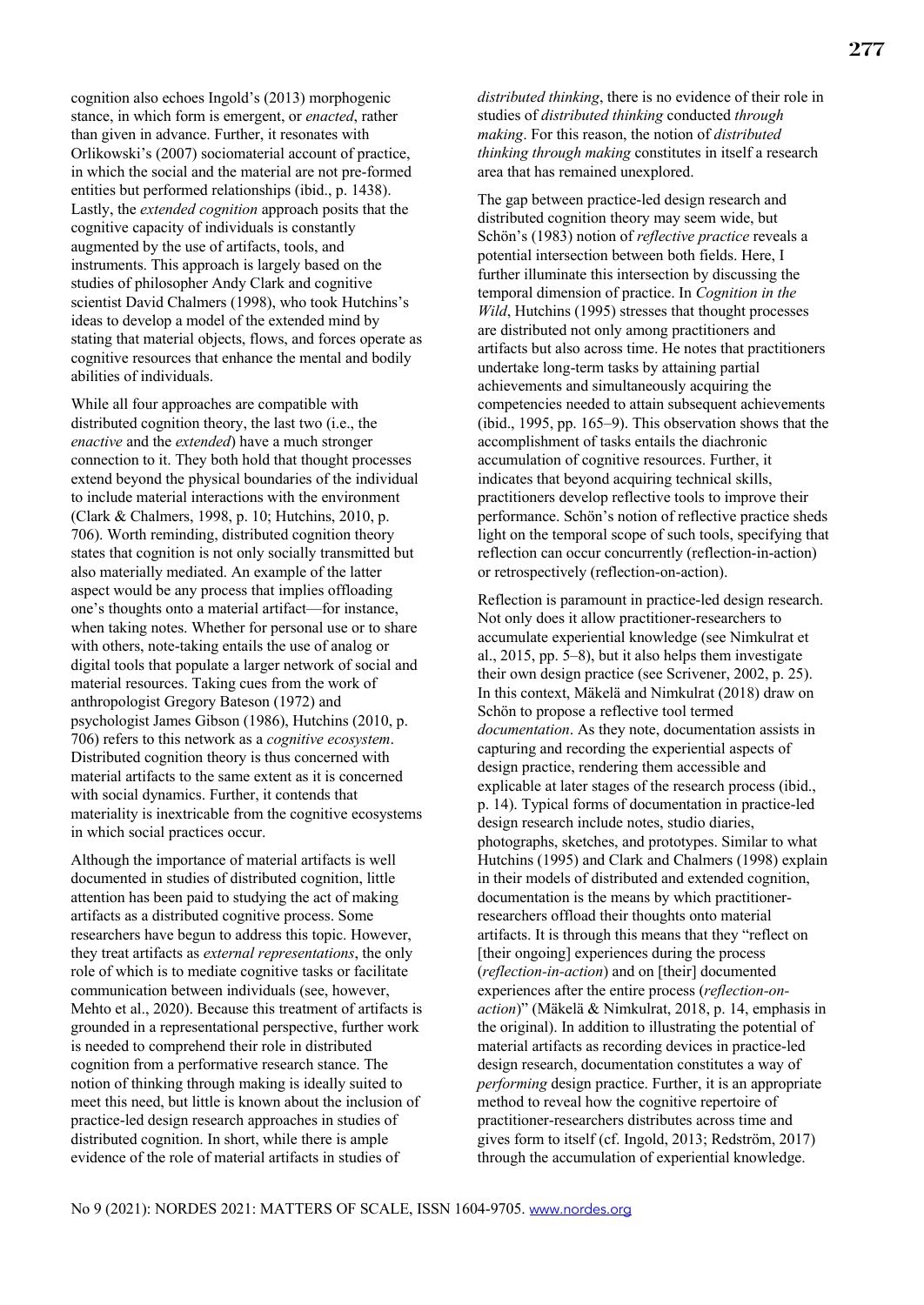To sum up, distributed cognition theory and practice-led design research are not as far apart as they may seem. In this section, I have laid out a possible intersection between both fields by focusing on their shared concerns with materiality and time. First, I have compared the role that materiality plays as a representational medium in studies of distributed cognition with the role that it plays as a documentation tool in practice-led design research. Then, I have articulated the relationship between reflective practice and distributed thinking by revealing how practitioners rely on materiality to extend their cognitive repertoires and accumulate experiential knowledge over time. I have, however, remarked that the treatment of materiality in studies of distributed cognition remains limited to representational modes of inquiry. Further research is needed to comprehend the significance of handling materials in distributed cognition from the performative perspective of making.

#### DISCUSSION

The paper at hand set out to elucidate how practice-led design research can account for the epistemic role of making beyond the scale of individual practice. A scoping study was conducted to comprehensively review the extent of available knowledge related to this question, concentrating on relational perspectives to epistemology and ontology across various fields. By discussing these perspectives in relation to the most salient issues of practice-led design research, I identified two fields of inquiry offering important contributions to the research question. These fields were sociomateriality and distributed cognition theory.

With a focus on the notion of practice, the study identified potential overlaps between practice-led design research, sociomateriality, and distributed cognition theory. Throughout this paper, I highlighted the

278

similarities and differences between these fields and proposed a framework to integrate them. First, I argued for the study of *practice beyond the individual*, turning to sociomateriality to reconsider the ontological dimension of practice in practice-led design research. Second, I explained how the literature used in, and coming from, practice-led design research comprises a body of *literacies of making* that reassert the locus of knowledge production in the act of making. Finally, I reviewed the theory of distributed cognition to lay out a connection between the notions of *distributed thinking* and *reflective practice*.

The differences and similarities between practice-led design research, distributed cognition theory, and sociomateriality are synthesized in Table 1. To sum up, practice-led design research has thoroughly investigated the relationship between individuals and materials by focusing on acts of making. This focus on individualmaterial interactions, nevertheless, has come with a tendency to downplay the importance of the social as a site of knowledge production. Distributed cognition theory and sociomateriality, in contrast, have accounted for the relationship between the social and the material, but they have not yet placed the locus of knowledge production in acts of making. Because making entails the enactment of experiential knowledge, the study thereof necessitates more than representational means of scrutiny. Therefore, the insider's perspective of the maker is crucial in studying acts of making from a performative research stance.

Overall, the study strengthens the idea that adopting a relational ontology can benefit practice-led design research. This finding is discussed throughout the paper in the light of a change of scale, specifically in the unit of analysis. By taking the notion of *thinking through making* to account for the epistemic role of design practice in practice-led design research, I have introduced the term *distributed thinking through making*

| Research<br>field / stream      | Locus of knowledge<br>production                                                             | <b>Relational</b><br>perspective                                                                | <b>Epistemic dimension</b><br>of practice                                                                       |
|---------------------------------|----------------------------------------------------------------------------------------------|-------------------------------------------------------------------------------------------------|-----------------------------------------------------------------------------------------------------------------|
| Practice-led design<br>research | The individual:<br>Knowledge emerges from<br>the practitioner in action                      | Epistemological:<br>Accounts for the interaction<br>between the individual<br>and the material  | Thinking through making:<br>The practitioner moves<br>between representational and<br>performative modalities   |
| Distributed cognition<br>theory | The social:<br>Knowledge emerges from<br>the relationship between<br>practitioners in action | Epistemological:<br>Accounts for the interaction<br>between the social and<br>the material      | Distributed thinking:<br>Thought processes between<br>practitioners are mediated by<br>external representations |
| Sociomateriality                | The sociomaterial:<br>Knowledge emerges from<br>the enactment of a practice                  | Ontological:<br>Accounts for the constitutive<br>entanglement of the social<br>and the material | Distributed making:<br>The social and the material<br>perform the practice<br>relationally                      |

Table 1. Review synthesis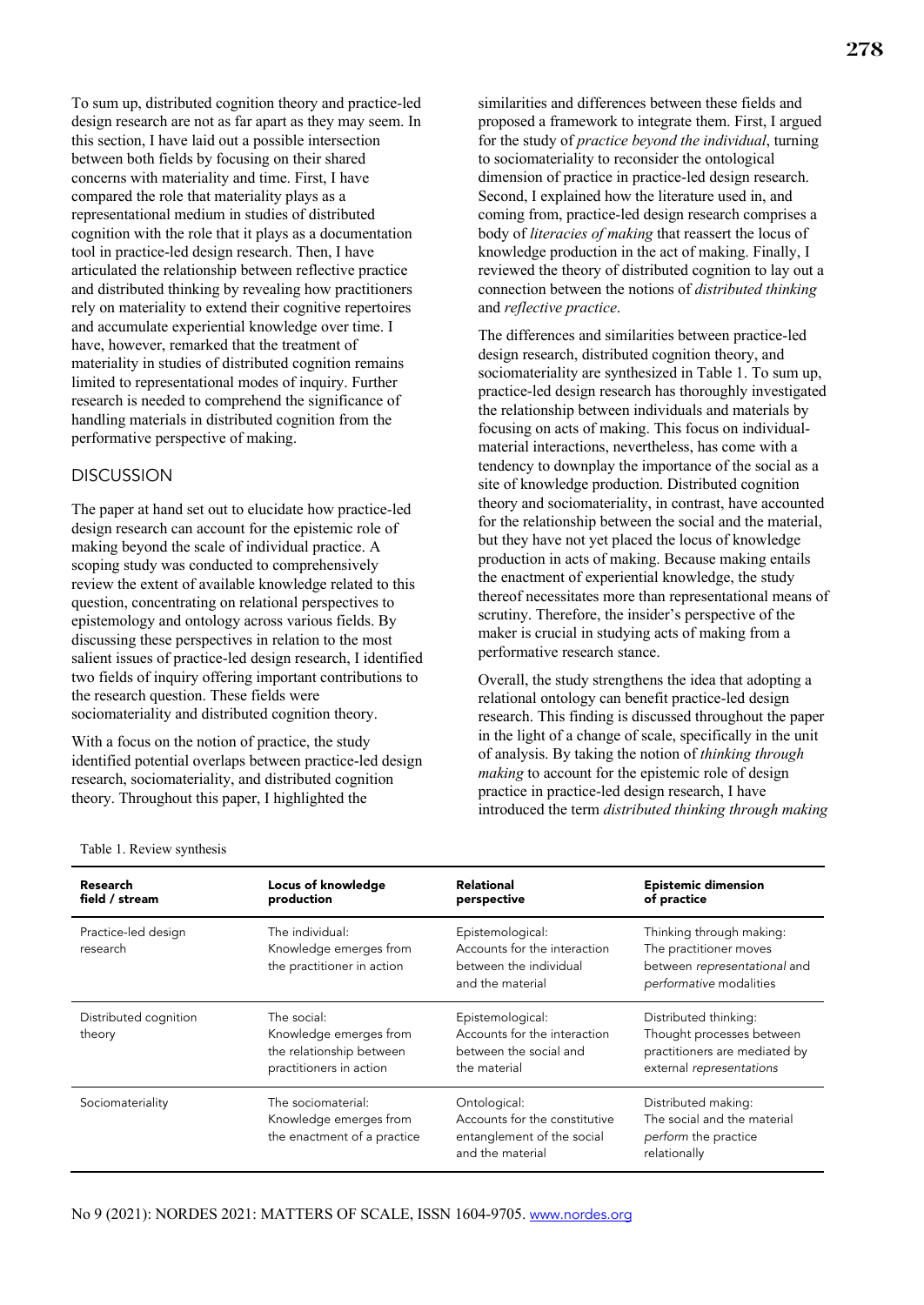to emphasize this change of scale. The term simultaneously articulates an unexplored research area and a framework to explore a variety of research topics related to that area. Although the present review is limited to the application of the term in practice-led design research, it signals the need to reconsider the ontological dimension of practice in other fields of inquiry dealing with the study of practices from an insider's perspective. In any case, the benefit of adopting a relational ontology in practice-led design research is that it illuminates the primacy of relationships over entities in the study of design practice. In addition to offering a means to articulate the relationship between representational and performative modes of investigation, a relational ontology in practiceled design research can reassert the locus of knowledge production in acts of making that emerge from the entanglement of the social and the material.

#### ACKNOWLEDGEMENTS

The research presented in this paper was supported by the Academy of Finland (Project Nº 331778).

#### REFERENCES

- Aktaş, B. 2020*. Entangled Fibres: An examination of humanmaterial interaction*. Helsinki: Aalto University Publication Series, Doctoral Dissertations.
- Aktaş, B. and Mäkelä, M. 2019. Negotiation between the Maker and Material: Observations on Material Interactions in Felting Studio. *International Journal of Design*, *13*(2), 55–67.
- Archer, B. 1995. The nature of research. In Grand, S. and Jonas, W. eds., *Mapping Design Research*. Birkhauser, Basel.
- Arksey, H. and O'Malley, L. 2005. Scoping studies: towards a methodological framework. *International Journal of Social Research Methodology*, *8*(1), 19–32.
- Bateson, G. 1972. *Steps to an ecology of mind*. New York: Balentine Books.
- Carlile, P.; Nicolini, D.; Langley, A. and Tsoukas, H. eds. 2013. How Matter Matters: Objects, Artifacts, and Materiality in Organization Studies. Oxford University Press.
- Carter, P. 2005. *Material Thinking: the theory and practice of creative research*. Melbourne University Press.
- Chow, R. 2010. What Should be Done with the Different Versions of Research Through Design. In Mareis, C.; Joost, G. and Kimpel, K. eds. *Entwerfen. Wissen. Produzieren. Designforschung im Anwendungskontext*. 145–58. Transcript Verlag.
- Clark, A., and Chalmers, D. 1998. The extended mind. *Analysis*, *58*, 7–19.
- Deleuze, G. and Guattari, F. 2004. *A Thousand Plateaus: Capitalism and Schizophrenia*. London: Continuum.
- Durrani, M. 2018. Designers by Any Other Name: Exploring

the sociomaterial practices of vernacular garment menders. *Design Research Society International Conference: Catalyst*, *4*, 1731–46.

- Endrissat, N. and Noppeney. C. 2013. Materializing the Immaterial: Relational Movements in a Perfume's Becoming. In Carlile, P.; Nicolini, D.; Langley, A. and Tsoukas, H. eds., *How Matter Matters: Objects, Artifacts, and Materiality in Organization Studies*. 227– 59. Oxford: Oxford University Press.
- Evans, M. 2010. Researcher Practice: Embedding Creative Practice within Doctoral Research in Industrial Design. *Journal of Research Practice*, *6*(2), Article M16.
- Frayling, C. 1993. Research in Art and Design. *Royal College of Art Research Papers, 1*(1), 1–5.
- Gaver, W. 2012. What should we expect from research through design? *Proc. CHI*, *12*, 937–46.
- Gaver, W. 2014. Science and Design: The Implications of Different Forms of Accountability, in Olson, J. and Kellogg, W. eds., *Ways of Knowing in HCI*. 143–65. London: Springer.
- Gherardi, S. 2017. Sociomateriality in posthuman practice theory. In Hui, S.; Shove, E. and Schatzki, T. eds., *The Nexus of Practices. Connections, Constellations, and Practitioners*. 38–51. Routledge.
- Gherardi, S. and Perrotta, M. 2013. Doing by Inventing the way of Doing: Formativeness as the Linkage of Meaning and Matter. In Carlile, P.; Nicolini, D.; Langley, A. and Tsoukas, H. eds., *How Matter Matters: Objects, Artifacts, and Materiality in Organization Studies*. 227– 59. Oxford: Oxford University Press.
- Gibson, J. 1986. *The ecological approach to visual perception*. New York: Psychology Press.
- Groth, C. 2017. *Making sense through hands: Design and Craft Practice Analysed as Embodied Cognition*. Helsinki: Aalto University Publication Series, Doctoral Dissertations.
- Groth, C., Mäkelä, M. and Seitamaa-Hakkarainen, P. 2015. Tactile Augmentation: A multimethod for capturing experiential knowledge. *Craft Research*, *6*(1), 57–81.
- Hultin, L. 2019. On becoming a sociomaterial researcher: Exploring epistemological practices grounded in a relational, performative ontology. *Information and Organization, 29*(2), 91–104.
- Hutchins, E. 1995. *Cognition in the Wild*. Cambridge: MIT Press.
- Hutchins, E. 2010. Cognitive ecology. *Topics in Cognitive Science*, *2* (4), 705–15.
- Ingold, T. 2013. *Making: Anthropology, Archaeology, Art and Architecture*. London: Routledge.
- Jones, M. 2013. Untangling Sociomateriality. In Carlile, P.; Nicolini, D.; Langley, A. and Tsoukas, H. eds., *How Matter Matters: Objects, Artifacts, and Materiality in Organization Studies*. 197–226. Oxford: Oxford University Press.
- Koskinen, I. and Krogh, P. G. 2015. Design accountability: When design research entangles theory and practice. *International Journal of Design*, *9*(1), 121–7.